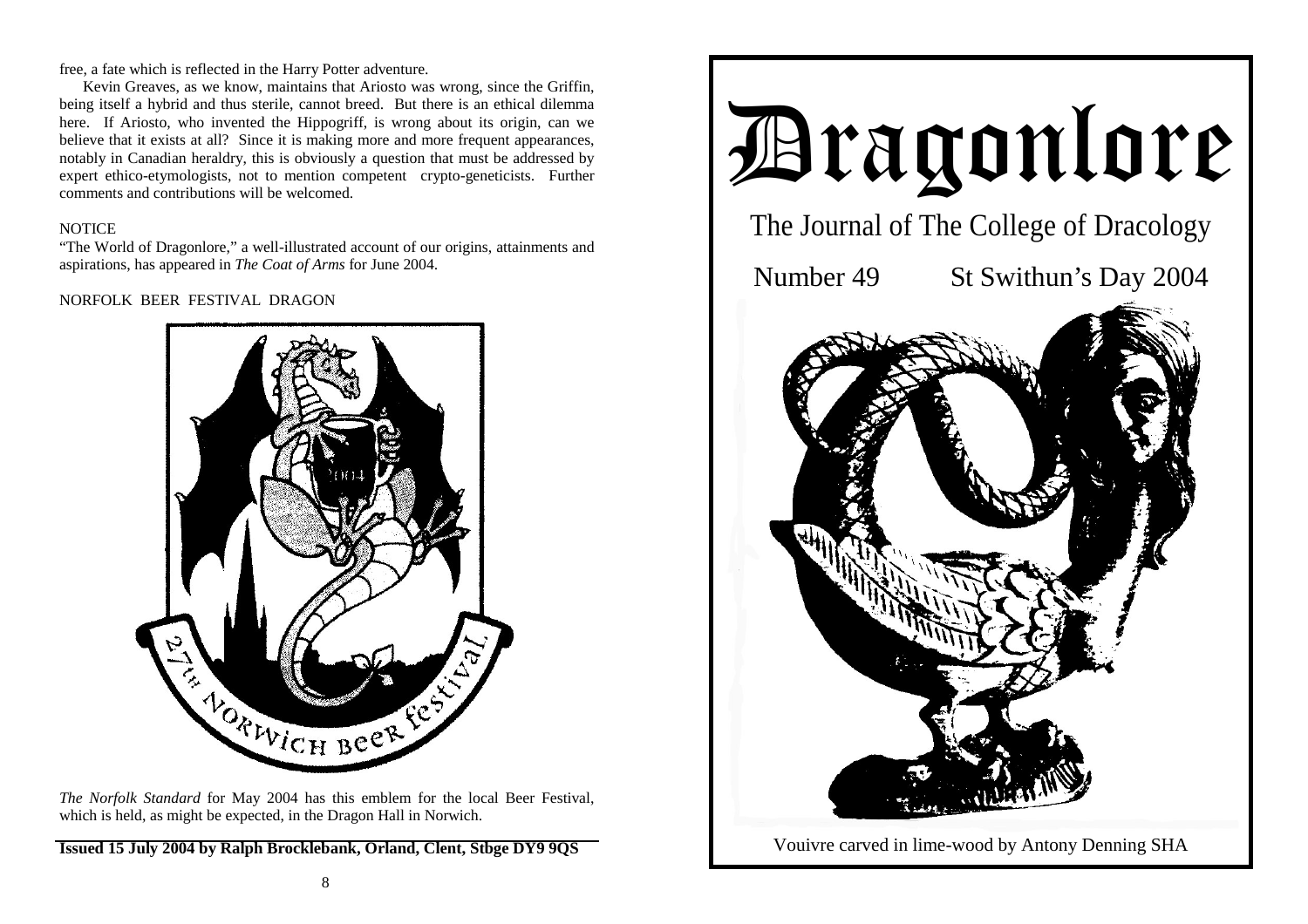

**The College of Dracology for the Study of Fabulous Beasts** 

We welcome new members Stuart Emerson and Richard Goddard.

*St Swithun was born in 800, was chaplain and counsellor to two Kings of Wessex, Egbert and Ethelwulf, became Bishop of Winchester in 852, being renowned for his philanthropy and the founding of numerous churches, and died in 862, being buried humbly in the churchyard according to his wishes. On 15 July 971 his body was disinterred and re-buried ceremoniously within the cathedral, and this is the day that he is commemorated. As it rained all day on that occasion, a piece of meteorological folk-lore has attached to this date, besides which he has become the saint asked to intercede to alleviate droughts. In China, rainfall and droughts were brought about by dragons, but we seem to prefer superstition.* 

The Society of Heraldic Arts was founded in 1987 to encourage high standards of craftsmanship in the various fields of activity, such as drawing and painting, carving and modelling, engraving and stained glass, in which heraldry finds expression. Some dozen Craft Members of the SHA are dracologists, as well as rather more Associate Members, that is, those who support the Society without themselves being artists (other than as amateurs). The carving by Antony Denning, shown on the cover, is about eight inches

high and was inspired by a picture in an early issue of the Society's Newsletter (No 9, Summer 1992) of Vouivre, the French Wyvern (*see right*), accompanying a review by Baz Manning of the book *Hargreaves New Illustrated Bestiary* by Joyce Hargreaves (Glastonbury, 1990). This book has a wealth of pictures, or images as they are now called, and will come in handy in the future.

 Vouivre, Wouivre or Wivre are all versions of the same word that we know as Wiver or Wyvern, and even as Weaver, the



### **More Harry Potter**



*Buckbeak the Hippogriff, "Beaky" to his friends, drawn from memory by HK.* 

The third of the Harry Potter books (see No 24) has now been made into a brilliant film with a very presentable Hippogriff. Although in the book there is a whole cluster of them, all in different horse colours - chestnut, bay, roan, grey and black in the film there is just the one, a grey, which is introduced for a lesson in the Care of Magical Creatures, and after playing quite an important part in the plot, disappears at the end carrying the escaped Prisoner of Azkaban to his freedom. Oddly, although the picture on the cover of the book shows the Hippogriff with ears, the one in the film had none, though otherwise he was well done. Sadly, the Werewolf was not nearly so convincing, being too much like the Gollem in the film of Tolkien's *Lord of the Rings*, and not much like a wolf.

 As for the Hippogriff, Jorge Luis Borges reminds us that Ludovico Ariosto, writing in the sixteenth century, invented it as an ironic comment on Virgil's remark that griffins detest horses and breeding between them would be the epitome of impossibility. Ariosto's *Orlando Furioso* tells how Roger rode on a Hippogriff to rescue Angelica, and describes it thus:-

 "The steed is not imagined but real, for it was sired by a Griffin out of a mare: like its father's were its feathers and wings, its forelegs, head and beak; in all its other parts it resembled its mother and was called Hippogriff; they come, though rarely, from the Rhiphaean Mountains, far beyond the ice bound seas."

At the end of Ariosto's story, the Hippogriff is unsaddled and unbridled and set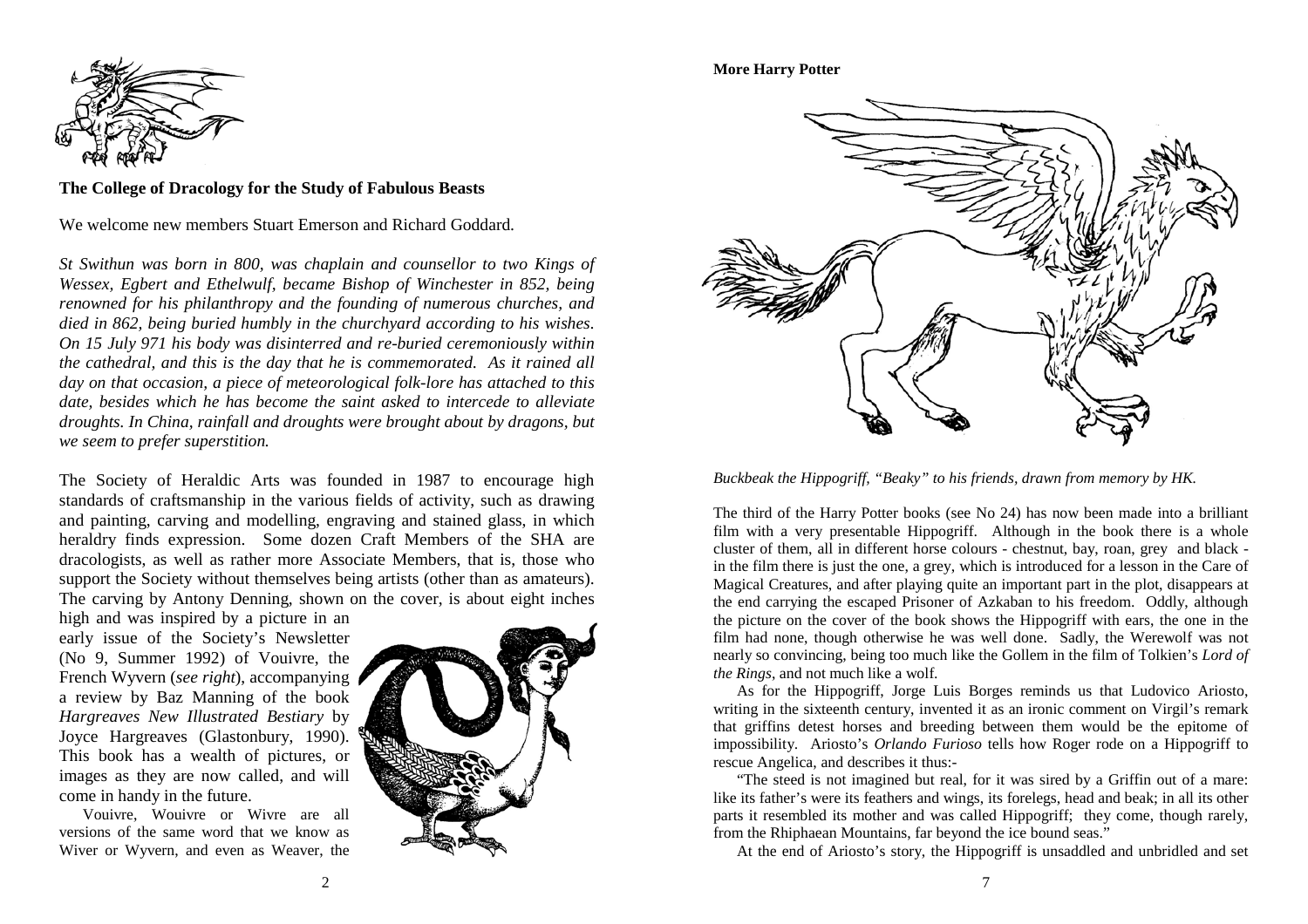#### **More Somerset Dragons**

The Somerset Heraldry Society has arranged visits to a number of churches and other sites, with interesting dragons on view as a side-line. Brian Wright's book on *Somerset Dragons* (Stroud 2002) which was reviewed in No 29, has been a useful guide. One of the most unusual was this sea-dragon (*right*), carved by a parishioner in 1900, on a bench-end in St James's church, Halse, with its legless body covered in small scales and its fin-like wings and fish-like tail. Another is this gilded monster from St Mary's church in Bishop's Lydeard (*below*), one of a pair supporting the figures on the rood-screen. There is a very similar pair in the church of St Pancras in West Bagborough.





 Brian himself turned up at Halse and showed us an attractive little cast of what purported to be a dragon fossil (*see below right*), as well as a formidable skull, said to be that of an extinct dragon, that he had found in a Bristol market. About the size of

a sheep's skull, but with more bird-like proportions, it had spikes on the tip of its snout and along each side of its nose closely resembling its teeth. No details of its supposed provenance were available. (Enquiries about the fossil cast should be directed to The Secretary, Museum of Anomalous Antiquities, 8 Murrayfield Road, Fifers Lane, Norwich NR6 6NQ. It appears that six different species of fossils are available.)



name of a twisting, winding river in Cheshire. The word Viper probably comes from the same source. It is likely that snakes were anciently regarded as powerful earth-beings with deep spiritual forces working through them, and were held in some awe. Inevitably, myths and legends grew around them, and it is possible that they were given wings to express their spiritual power rather than as naturalistic appendages. It is notable that, besides the chickenlike wings and legs that the bestiaries gave to all serpents, the French variety has delightful feminine characteristics as well. The thing like a third eye in her forehead is a ruby or garnet with which she sees her way through the underworld. There are many legends about her in different parts of France, in Switzerland and in Germany, and she



has even been equated with the Melusine, usually shown with a female upper half and a fishy, rather than a serpentine, lower half, sometimes with two tails. This mediaeval French woodcut (*right*) shows two such creatures, one decently dressed out-of-doors and the other bathing naked and being watched by a Peeping Tom. Called Melusines by some, they are much more like the Vouivre in their bodily details. Although not known in English heraldry, she was familiar to the woodcarvers who decorated our churches, and her like on misericords are often labelled as Harpies, in spite of their serpentine bodies. (More on Harpies in a later issue.)

#### **A Particular Unicorn**

 The latest edition of the SHA Newsletter, now called *The Heraldic Craftsman* (No 48, June 2004), has an interesting article on the design of the Unicorn trademark of the Wellcome Foundation. First used in 1908, it is not clear why Henry Wellcome, the founder of the drug company, chose this beast as his trademark. Perhaps he had in mind the legendary curative powers of the Unicorn's horn, but he gave detailed instructions to the artists appointed to draw it. They should keep to the spirit of the Unicorn - "delicacy and refinement, and grace with virility and verve, and the possibility of fleetness and an expression of alertness, which were supposed to be characteristic of the beast." When the drawings came in, Wellcome made detailed criticisms such as this, "Sketch is spirited but not sufficiently refined, nor is it graceful or ethereal or imaginative. It is too hard and angular. The eye is too expressive of fear or fright, rather than keenness or alertness. The horn is too short and too upright. The neck is realistic, but not too refined, and not graceful. The bushing of the tail is too massive and top heavy. The rump is hard and not graceful. The forelegs are very good, and the hind ones not bad." Perfectionist that he was, he